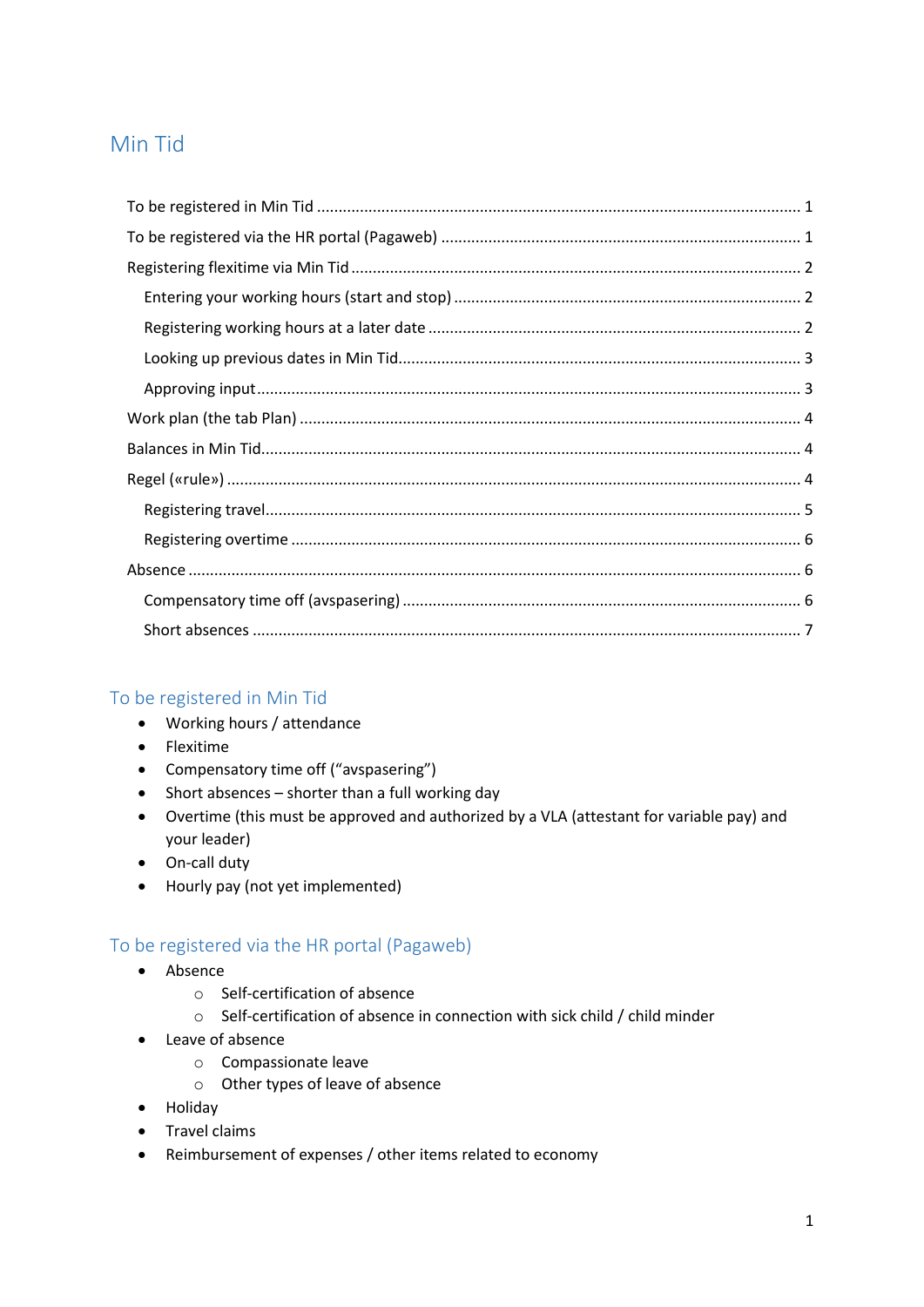Employees shall submit forms concerning absence, holiday, leave of absence, as well as travel claims and other items related to economy, via the HR portal (Pagaweb). Your leader / head of administration will process these forms.

When you register holiday and absence via the HR portal, you do NOT need to register this in Min Tid, as well. When the absence/holiday is approved and transferred, this information will be synchronized with Min Tid, and will show there. Days registered and approved as holiday or absence, will NOT be deducted from your flexitime balance.

## <span id="page-1-0"></span>Registering flexitime via Min Tid

You may register your hours (flexitime) either via your **mobile phone** or by logging into **Pagaweb**.

## <span id="page-1-1"></span>Entering your working hours (start and stop)

In Timeliste ("hours") you enter the times for when you arrive at work and when you leave – on a daily basis. Click the green plus symbol on the line with the correct date to register when your working day starts and stops ("Start and Stopp"). Then click **Lagre** ("save") in the top left corner of the page to save your entry/entries. When you save, the system will automatically estimate your flexitime and either add time to your balance (plusstid ("plus time")) or deduct time from your balance (minustid ("minus time")) depending on the hours you have registered in relation to your work plan.

In Min Tid you can also register compensatory time off, time spent on travelling, overtime and some types of absence. To do this, you click the "v" next to Regel ("rule") or Fraværskode ("absence code"). This will be explained in detail further down.

| Ы<br>Lagre                                                                               |       |               | registered your hours          | Remember to click Lagre ("save") once you have |              | Click the pencil symbol if you<br>wish to add a comment |                       |                              |  |  |  |  |
|------------------------------------------------------------------------------------------|-------|---------------|--------------------------------|------------------------------------------------|--------------|---------------------------------------------------------|-----------------------|------------------------------|--|--|--|--|
| <b>Timeliste</b><br><b>Prosjekttid</b><br><b>Favoritter prosjekt</b><br><b>Detaljert</b> |       |               |                                |                                                |              | <b>Tillegg</b>                                          | Plan                  | Realstrere fravær            |  |  |  |  |
|                                                                                          | Dato  | Plan          |                                | Start<br>Regel<br>Stopp                        |              | Fraværskode<br>Stl                                      |                       | <b>Totaltid</b><br>Fleksitid |  |  |  |  |
| Ма                                                                                       | 30.07 | $08:00-15:00$ | $\times$<br>$\mathbf{t}$       | 08:00<br>15:30                                 |              |                                                         | e<br>v                | 07:30<br>₽<br>00:30          |  |  |  |  |
| Your working plan                                                                        |       |               |                                | Click the green plus≰ sign to display a new    |              | Click the "v" to displanthe menus                       | Calculated $+/-$ time |                              |  |  |  |  |
|                                                                                          |       |               | working day started and ended. | entry line. Enter the hours for when your      | ("absence"). | for Regel ("rule") or Fravær                            |                       |                              |  |  |  |  |

## <span id="page-1-2"></span>Registering working hours at a later date

If you do not register your working hours, time will be deducted from your flexitime balance. If you have forgotten to enter your hours, you have a deadline of up to **40 days** to do it. After this, someone with extended rights in Min Tid (for instance HR-consultant), will have to do this for you.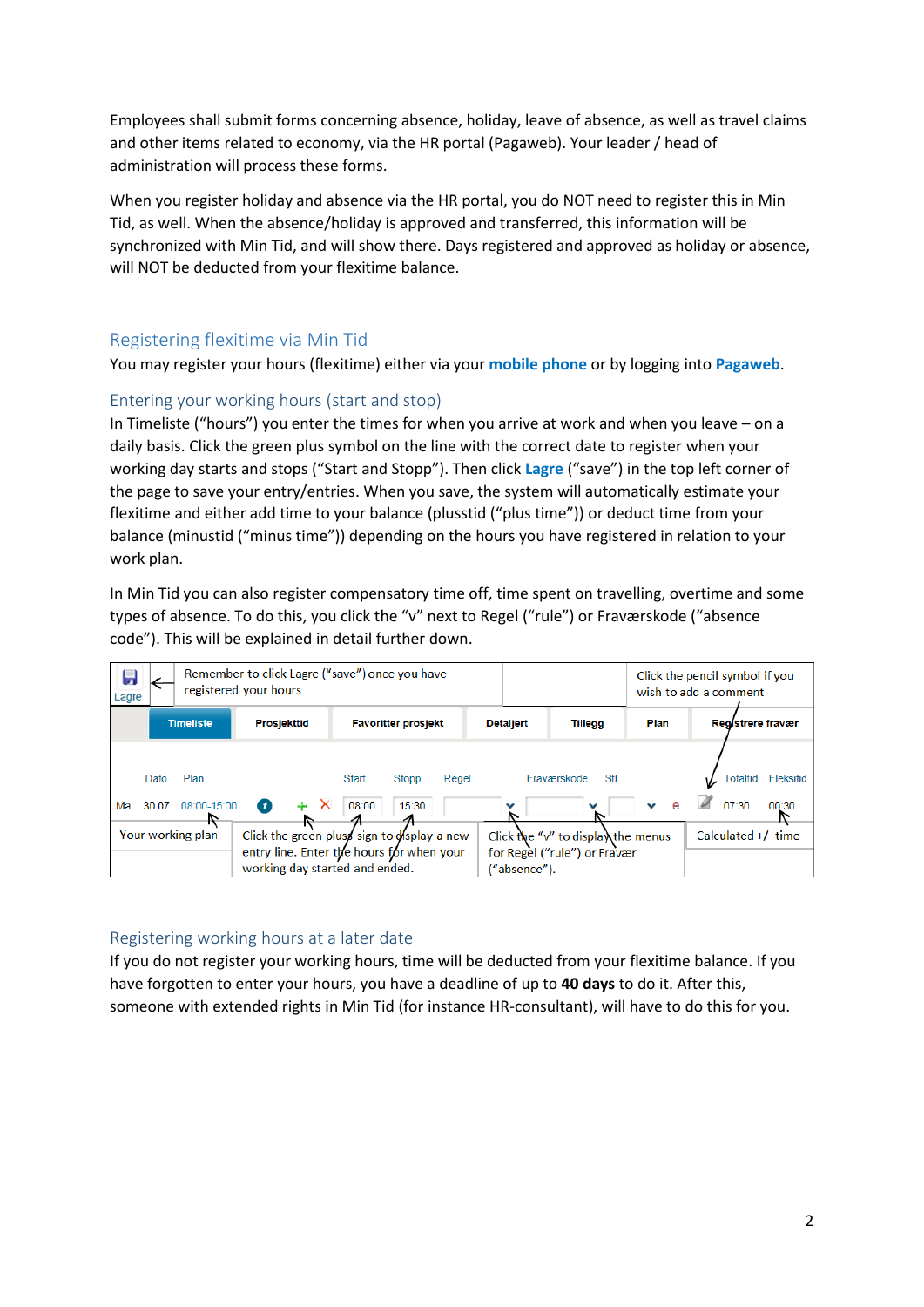#### <span id="page-2-0"></span>Looking up previous dates in Min Tid



### <span id="page-2-1"></span>Approving input

When you have entered your working hours for a period, including any compensatory time off, short absences, overtime, and on-call duty, and you have made sure all your entries are correct, you must approve your input. When you click Godkjenner data ("approving input") your leader will know that you have updated and checked your input. You should do this continuously, preferably once a week and minimum at the end of every month. When you click Godkjenner data, the colour of the pad lock symbol(s) changes from grey to yellow.

In order to get paid for overtime or on-call duty you **must** approve the day(s) in question for the VLA (variabellønnsattestant ("attestant for variable pay")) and leader to be able to authorize the overtime / on-call duty hours. You can approve data for a specific period or for one day only.

**Approving input for a specific period:** If, for instance, you look up the period from 01.01.2018 until 01.02.2018, you can approve these days only by clicking **Godkjenne data** ("approving data") in the top right corner of your screen. You will then be asked if you wish to approve this period. It is possible to undo approved input by clicking Angre godkjenning».



**Approving input for a specific day:** In Timeliste («hours») the hours for the planned start and stop times (according to your work plan), are displayed in blue numbers.



If you click the hours for a specific day, the following menu will show:

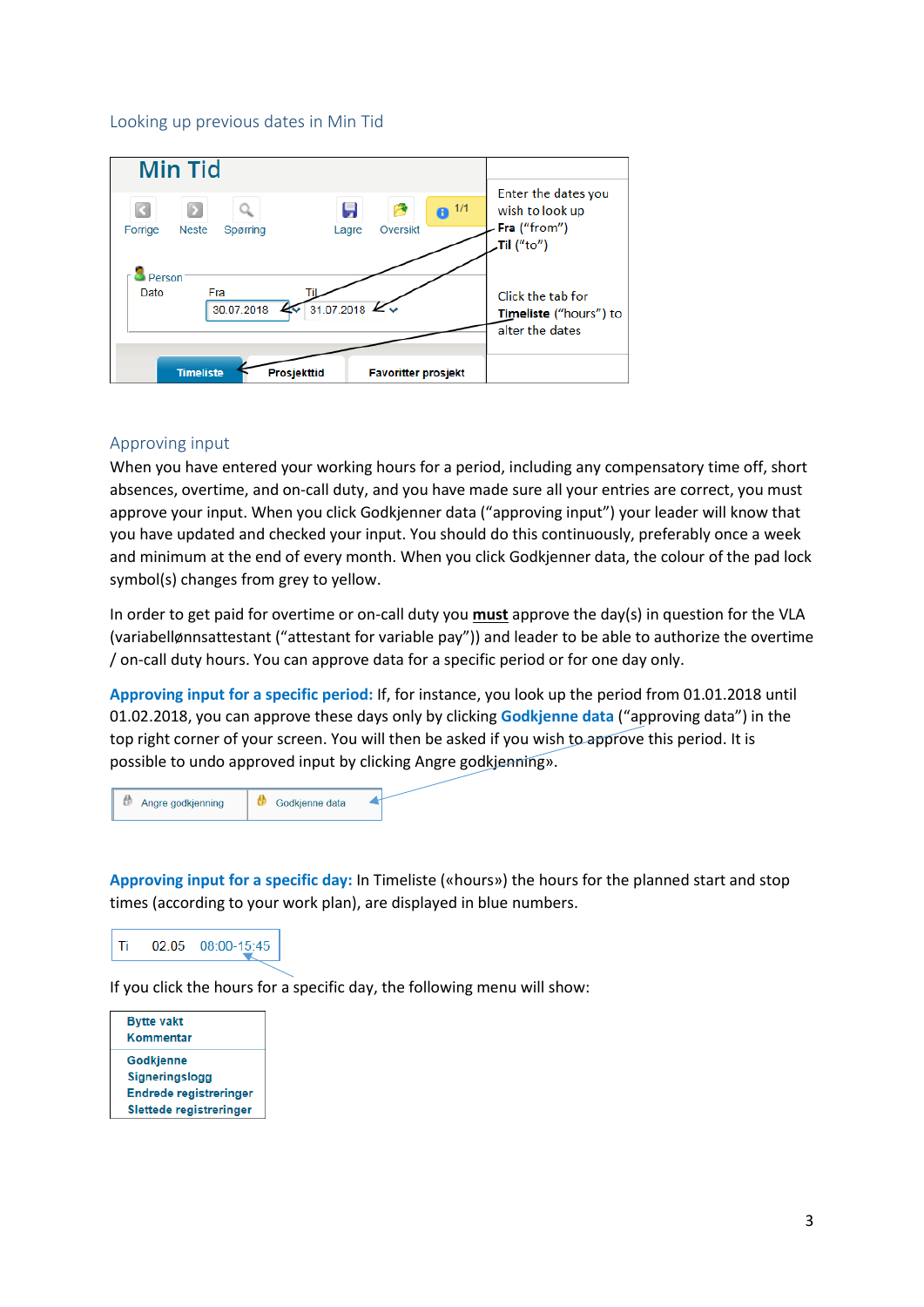If you choose **Godkjenne** («approve») in this menu, you approve registered hours for this day only. Please remember that if you are claiming overtime pay, you need to approve this day/these days for the attestant for variable pay and your leader to be able to authorize the overtime.

## <span id="page-3-0"></span>Work plan (the tab Plan)

In Min Tid, a work plan has been registered for all technical and administrative staff. Time is added to or deducted from the flexitime balance based on this plan (plusstid ("plus time")) and (minustid ("minus time")). Employees with a 100 per cent position will usually have a work plan which accounts for both summer and winter working hours. All work plans for employees with flexible working hours starts at 08:00. However, the system estimates correct plus / minus time also if you start earlier in the day.

Part time employees and employees with fixed working hours can have their work plans adapted to fit their actual working hours. Contact your HR-consultant to have your work plan adapted if it is not correct according to your actual working hours.

The work plan will be adjusted automatically if, for instance, you are on partial sick leave and therefore will be working fewer hours per day in this period. It can take some time before the sick leave is registered in Min Tid, but all the time balances will be updated automatically when the sick leave is registered in the system. If you have a graded sick leave, it is important that you register the hours you are actually working, even if the sick leave has not yet been transferred to Min Tid.

## <span id="page-3-1"></span>Balances in Min Tid

In Min Tid you will find several balances where extra hours can be accumulated. If you scroll all the way to the right when you are displaying the Timeliste-tab, you will see the following balances.



**Akk. Fleksitid («accumulated flexitime»)**: This is the regular flexitime balance where you accumulate time or have time deducted – depending on whether you work more or less than indicated in your work plan.

**Akk. Reise/OT/Avsp («accumulated travel/overtime/compensatory time off»)**: This balance displays plus/minus time calculated by the system when you apply specific rules (more information about rules below). This balance is carried over to the following year unaltered.

**Akk Ekstratid særavt («accumulated extra time according to special agreement»):** There are rules for the outer limits of the fleixitime agreement. From 01.01.2018 the limits for flexitime runs from 06:00 until 21:00. If an employee has agreed with his/her leader to exceed these hours and accumulate extra time, this will be registered in a separate balance.

## <span id="page-3-2"></span>Regel («rule»)

If you choose Regel («rule») you can indicate that you are working overtime or that you have been travelling.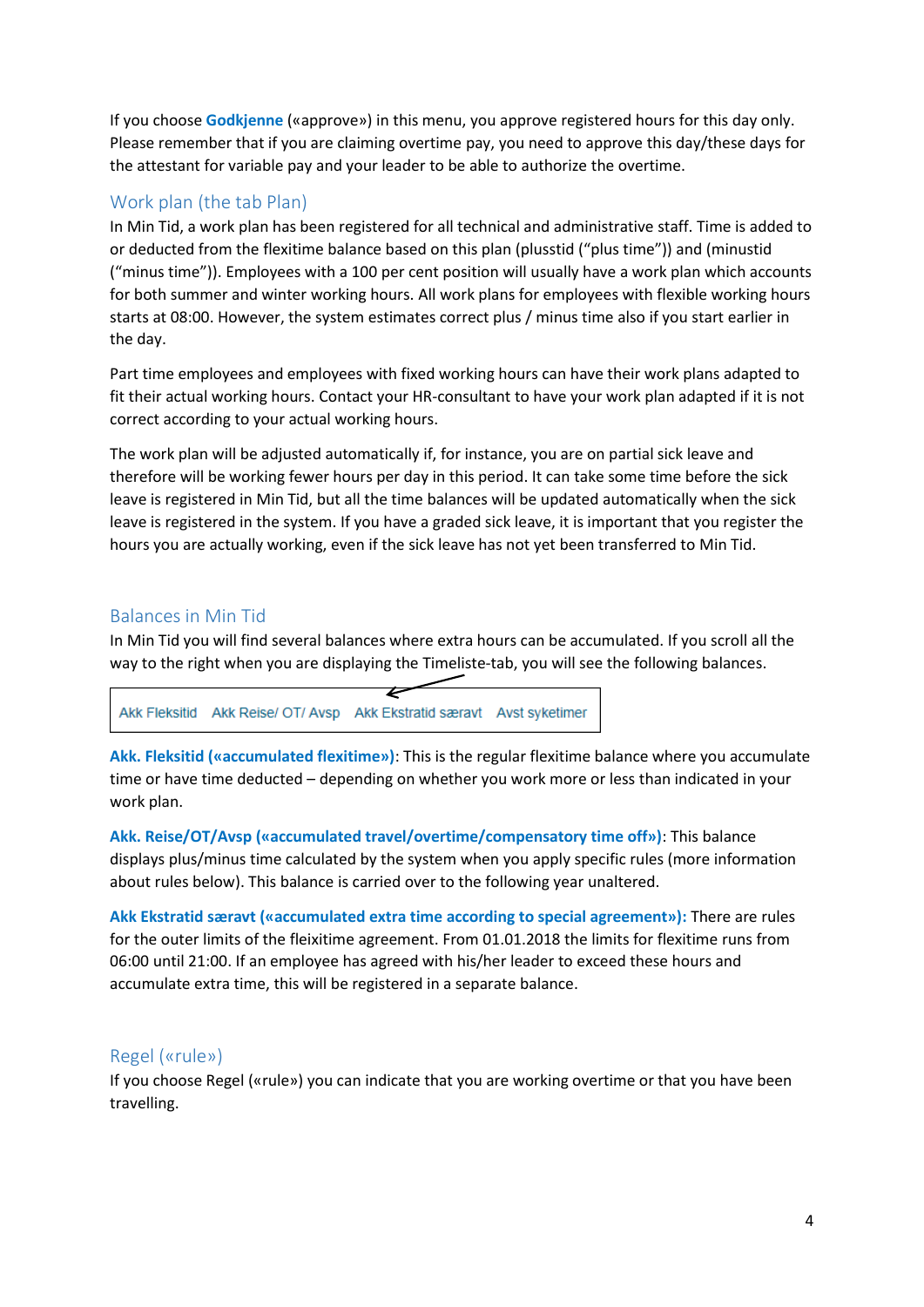| $\Omega$ | Overtid på egen linje |
|----------|-----------------------|
| 20       | Overtid avspasering   |
| 50       | Reisetid innland      |
|          | Reisetid utland       |

(«overtime, separate entry») («overtime, compensatory time off») ("travelling time, inland") ("travelling time, abroad")

### <span id="page-4-0"></span>Registering travel

When you register your working hours and apply the rule for for instance travel, any plus time after a full working day will be added in a separate balance for travelling time. This balance is carried over to the following year. The registration of travelling time must be in accordance with applicable rules for work related travel.

### **How to register an inland journey lasting one day:**

The system will calculate travel time in the period before and after regular working hours (according to your work plan).

|         | <b>Timeliste</b><br>Prosjekttid<br><b>Favoritter prosjekt</b><br><b>Detaljert</b> |                                                                      |                                                                             |                | Tillegg                 | Plan            | Registrere fravær                                                | Lønnsunderlag                                                       |  |  |
|---------|-----------------------------------------------------------------------------------|----------------------------------------------------------------------|-----------------------------------------------------------------------------|----------------|-------------------------|-----------------|------------------------------------------------------------------|---------------------------------------------------------------------|--|--|
| Ma      | Plan<br>Dato<br>08:00-15:45<br>12.03                                              | ( f)                                                                 | <b>Start</b><br>Stopp<br>Regel<br>06:00<br>18:00<br>50                      |                | Stl<br>Fraværskode      | е               | <b>Totaltid</b><br>Fleksitid<br>12:00                            | Avsp av<br>Reise/OT<br>Fleksitid2<br>04:15                          |  |  |
| hours). |                                                                                   | Click "v" next to Regel ("rule") in order to display menu.           | Enter start and stop times for your journey (including working              | Søk<br>Rule    | <b>CALCRULE</b><br>Alle |                 | ø<br><b>Description</b>                                          | <b>Travel time is</b><br>accumulated in a<br>separate column<br>for |  |  |
|         | Choose rule for type of travel:                                                   |                                                                      |                                                                             | Søk            |                         | Søk             |                                                                  | Reisetid/OT/Avsp<br>("travel time/                                  |  |  |
|         |                                                                                   | <b>Code 50</b> for inland (calculates travel time one hour per hour) |                                                                             | 10<br>20<br>50 |                         |                 | Overtid på egen linje<br>Overtid avspasering<br>Reisetid innland | overtime/<br>compensatory time<br>off").                            |  |  |
|         |                                                                                   |                                                                      | <b>Code 51</b> for travel abroad (calculates travel time 0,5 hour per hour) | 51             |                         | Reisetid utland |                                                                  |                                                                     |  |  |

### **How to register an inland journey exceeding one day:**

If, for example, you attend a seminar lasting for more than one day, you register this differently than a one-day journey.

| Example: |  |  |
|----------|--|--|
|          |  |  |

|    | Dato Plan |                                                    |  | Start             | Stopp | Regel                |                                                                                                                                | Fraværskode Stl |              |  |                                           | Totaltid Fleksitid Fleksitid2 Reise/OT | Avsp av |
|----|-----------|----------------------------------------------------|--|-------------------|-------|----------------------|--------------------------------------------------------------------------------------------------------------------------------|-----------------|--------------|--|-------------------------------------------|----------------------------------------|---------|
| Ма |           | 12.03 08:00-15:45 $\bullet$ + $\times$ 06:00 15:45 |  |                   |       |                      | $50 \quad \vee \quad \vee \quad \vee \quad \circ \quad \circ$ 09:45                                                            |                 |              |  |                                           |                                        | 02:00   |
| Τi |           |                                                    |  |                   |       |                      | 13.03 08:00-15:45 $\bullet$ + $\times$ 08:00 16:00 $\bullet$ $\bullet$ $\bullet$ $\bullet$ $\bullet$ $\bullet$ 6 6 68:00 00:15 |                 |              |  |                                           |                                        |         |
|    |           | On 14.03 08:00-15:45                               |  | $+ X 08:00 16:00$ |       | <b>Service State</b> | <b>Service State</b>                                                                                                           |                 |              |  | $\rightarrow$ e $\rightarrow$ 10:00 00:15 |                                        | 02:00   |
|    |           |                                                    |  | $\times$ 16:00    | 18:00 | 50                   | $\sim$ $\sim$                                                                                                                  | $\checkmark$    | $\checkmark$ |  |                                           |                                        |         |

- Monday, your journey starts 06:00 and you attend a seminar lasting until 15:45. Min Tid will calculate travel time from 06:00 – 08:00 (08:00 being the start of your regular working hours).
- Tuesday counts as a regular working day (seminar lasting for example from 08:00 16:00).
- Wednesday, you attend the seminar and afterwards you go home. The seminar lasts from 08:00 – 16:00 (a regular working day).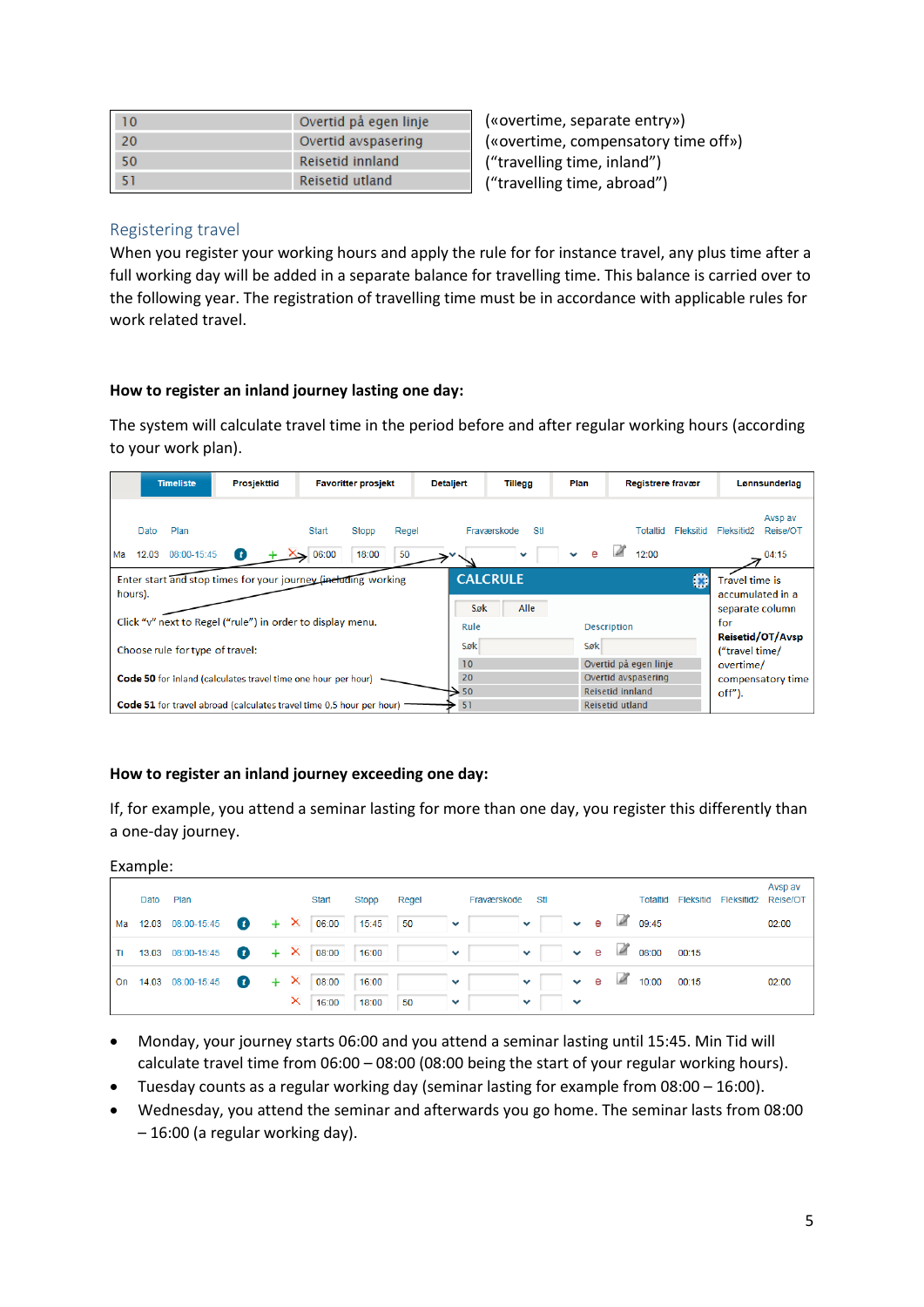You register the journey home on a new entry line by clicking the green cross. Enter the start and stop times for your journey home. Min Tid will calculate travel time from 16:00 until you get home, for instance, 18:00.

### <span id="page-5-0"></span>Registering overtime

Your leader must approve overtime in advance. You register overtime by entering flexitime and overtime on two different to different entry lines on the same date. On the second line, you enter the hours for which you are claiming overtime and apply the rule for overtime (see illustration below). Enter a comment in the comments field that the overtime is in agreement with your leader by clicking the pencil symbol (in the column between Stil and Totaltid).

Min Tid estimates 50% or 100% overtime depending on which rule you choose. Overtime on Saturdays and Sundays is also estimated automatically based on which day you register the overtime. Regel 10 («rule 10») gives 100% overtime without compensatory time off. The overtime will not be forwarded in the system until you approve your hours for this day.

#### Example:



## <span id="page-5-1"></span>Absence

If you are absent from work due to sickness (self-certified or doctor's certificate), leave of absence without salary, or holiday, you do not need to register any information in Min Tid. As before, you register this by completing the relevant forms in Pagaweb. When your leader has approved and transferred the form, the absence will show automatically in Min Tid.

However, you register compensatory time off and a few types of short absences in Min Tid by choosing the correct type of absence from the menu in the column Fraværskode ("absence code") – see below.

## <span id="page-5-2"></span>Compensatory time off (avspasering)

When you take compensatory time off, you can choose whether you wish to deduct time from your regular flexitime balance (alternative 1 in the menu which you display by clicking "v" in the column Fraværskode ("absence code"), deduct the compensatory time off from the travel/overtime balance (3) or Akk. Ekstratid-balance ("accumulated extratime") (4). It is important to register the hours for the compensatory time off.

You register compensatory time off by entering the hours when you wish to take time off according to your work plan and then choose absence code (fraværskode) 1, 3, or 4, depending on which balance the compensatory time off should be deducted from. This will result in a deduction in the chosen balance. In the example below, code 1 has been applied. As you can see, in the column for